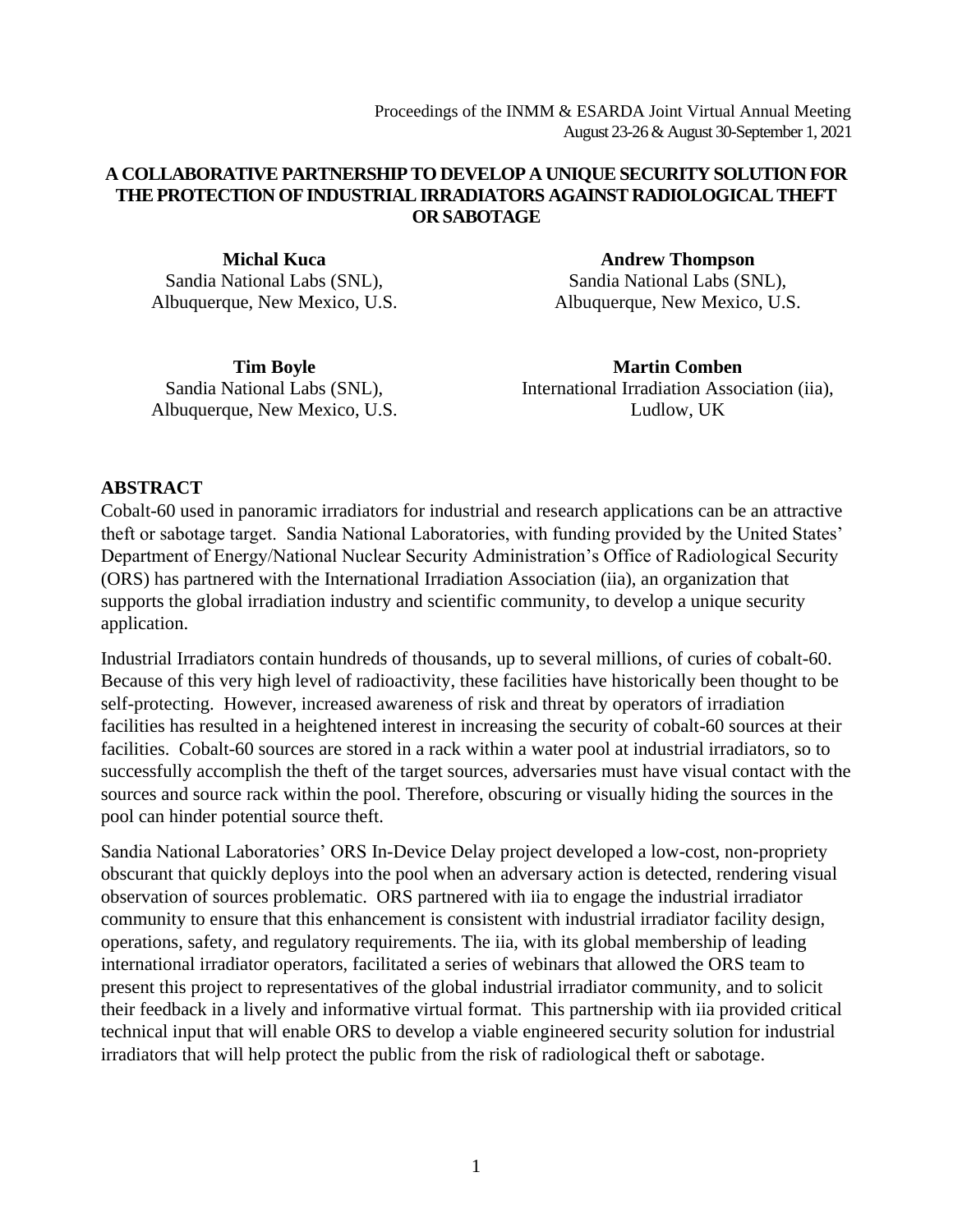### **INTRODUCTION**

Sandia National Laboratories (SNL), with funding provided by the United States' Department of Energy/National Nuclear Security Administration's Office of Radiological Security (ORS) has partnered with the International Irradiation Association (iia) to develop a unique security application, involving chemical obscurants that obfuscate the direct view of a source, thereby rendering the potential attacker's work more difficult. The iia is an organization dedicated to the support and promotion of safe and beneficial uses of irradiation to improve the quality of the lives of the world's population.

For this effort, the work focused on developing an underwater chemical obscurant that would be consistent with industrial settings. This was initiated by first discussing the project with industrial contacts that have partnered with SNL on security projects in the past, including Nordion Inc. and Beijing SanQiangHeLi Radiation Engineering Co., Ltd. (SQHL). From these meetings, a set of requirements for the chemical obscurant were detailed. The following list outlines some of the key parameters:

- 1. obscures vision of the source for a minimum of 20 minutes,
- 2. obstructs vision within two minutes of alert,
- 3. easily removed within 24 hours,
- 4. maintains water conductivity below 10.0 micro-Siemens (µS) per centimeter (cm),
- 5. maintains the pH of the water in the 5.5 to 8.5 range,
- 6. keeps the halide content of the water to below 1 part per million (ppm),
- 7. does not cause the silicon content of the water to exceed 5 ppm,
- 8. does not chemically react with 316L grade stainless steel, and
- 9. does not chemically react with source rack or support equipment.

The working life of the cobalt-60 sources is typically 20 years so many of these parameters were established in order to ensure the continued efficacy of the sources after introduction of the chemical obscurant into the pool. With the requirements agreed upon by the stakeholders, SNL began a series of experiments that involved commercial-off-the-shelf (COTS) products that could be evaluated against these requirements.

### **OBSCURANT SELECTION**

Initial efforts focused on identifying commercially available obscurants and down selecting them based on availability, cost, and expected utility. From this large number of potential obscurants, five met the majority of the criteria noted above, including titania aqueous dispersions (TAD – cheap water soluble white paint), Chlorazol Black (CBOD – Chlorazol Black organic dye), powdered milk (COW – calcium obscurant in water), diatomaceous earth (DEA – diatomaceous earth additive), and rhodamine 6G (R6G). For these samples, beaker tests using deionized (DI) water were performed to determine if they met the above criteria for pH, conductivity, and turbidity. The conductivity and pH were measured using an APERA PC60 Premium Pocket pH/ Conductivity meter. The turbidity was independently measured using an APERA TN400 Turbidity Meter.

Prior to use, the maximum turbidity, resultant pH, and conductivity were determined for each sample based on dilution of concentrated solutions through a series of beaker-scale experiments.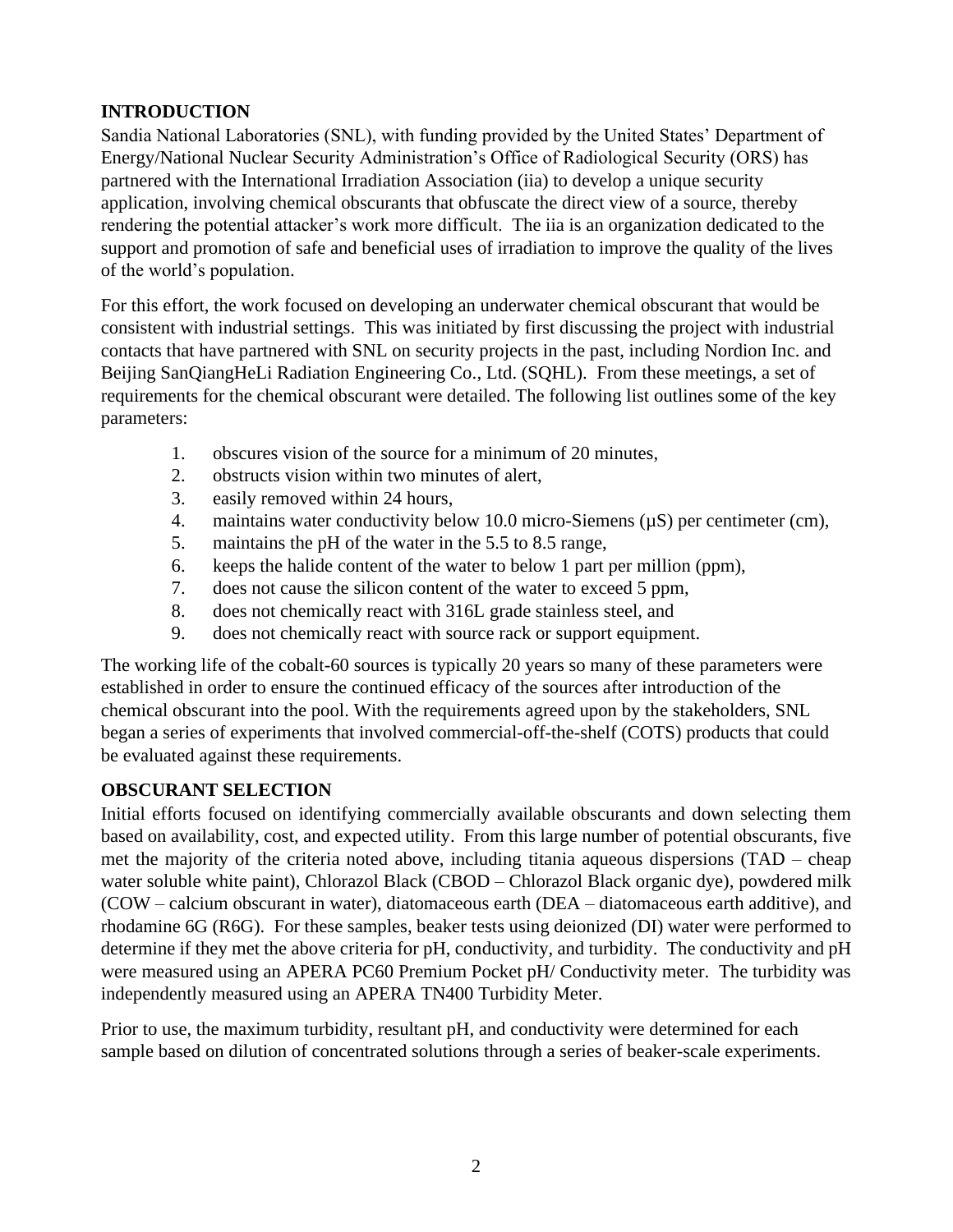The resultant plots are shown in Figure 1. a-c for turbidity, conductivity and resultant pH, respectively.



*a.* **Graphical representation of turbidity for obscurants upon dilution.**

*b.* **Graphical representation of conductivity for obscurants upon dilution.**



**c. Graphical representation of pH for obscurants upon dilution.**



**Figure 1. Prior to use,** *a***. maximum turbidity,** *b***. conductivity, and** *c***. resultant pH**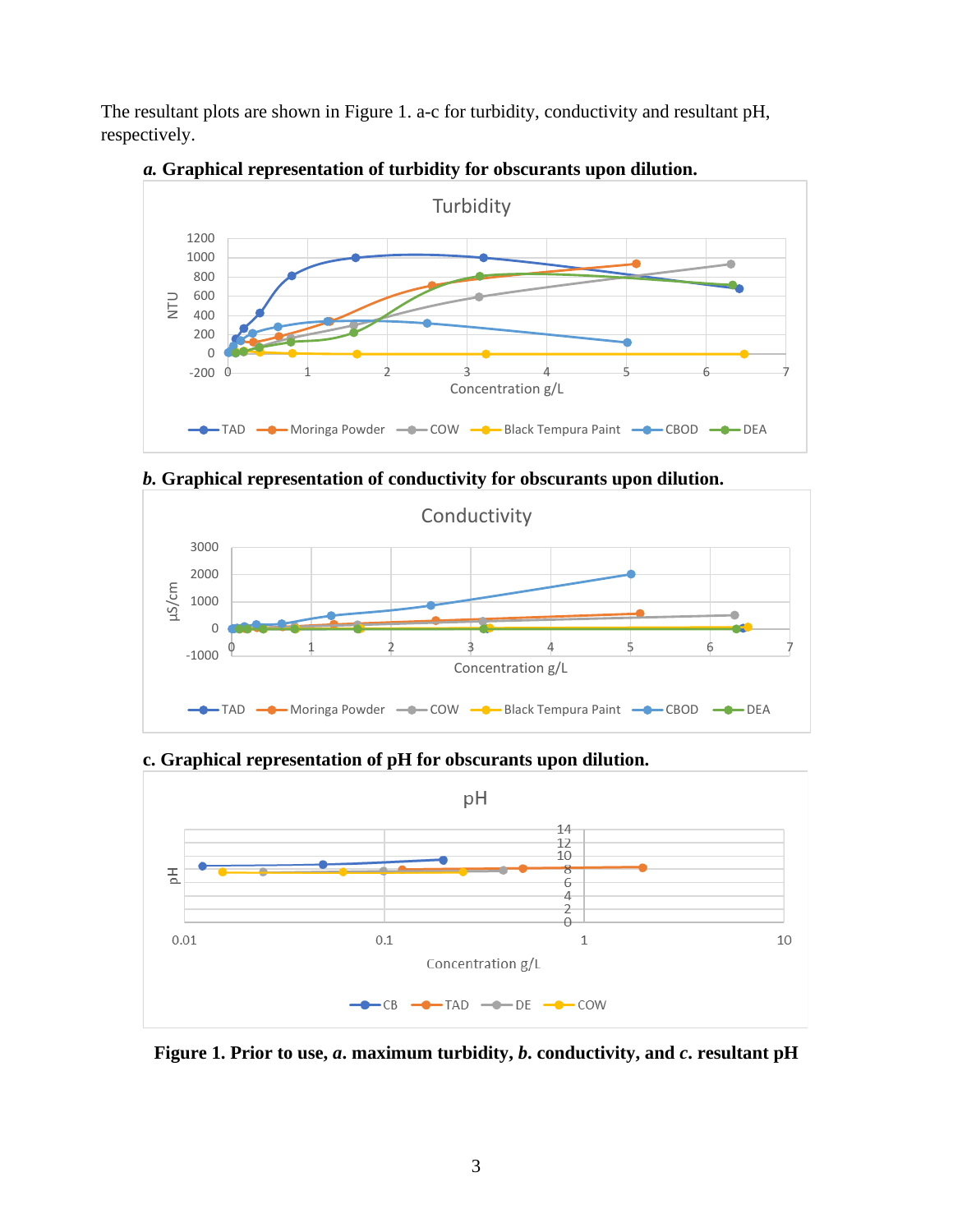Complimentary studies used a 75-gallon aquarium with a recirculation system to provide a scaled test bed to see how quickly the materials would disperse through water. An image is shown in Figure 2. All samples were slurried in 200 mL of DI water, poured directly into the tanks as rapidly as possible, near the outlet side, and a timer started to determine obfuscation. Samples were also visually monitored by cameras located externally and internally. Measurements, similar to the beaker efforts were conducted at a pre-selected time (3 minutes) that was sufficient to allow for full distribution.



**Figure 2. Large-scale tank (75 g) for testing obscurant (a) pre-TAD, and (b) post-TAD.**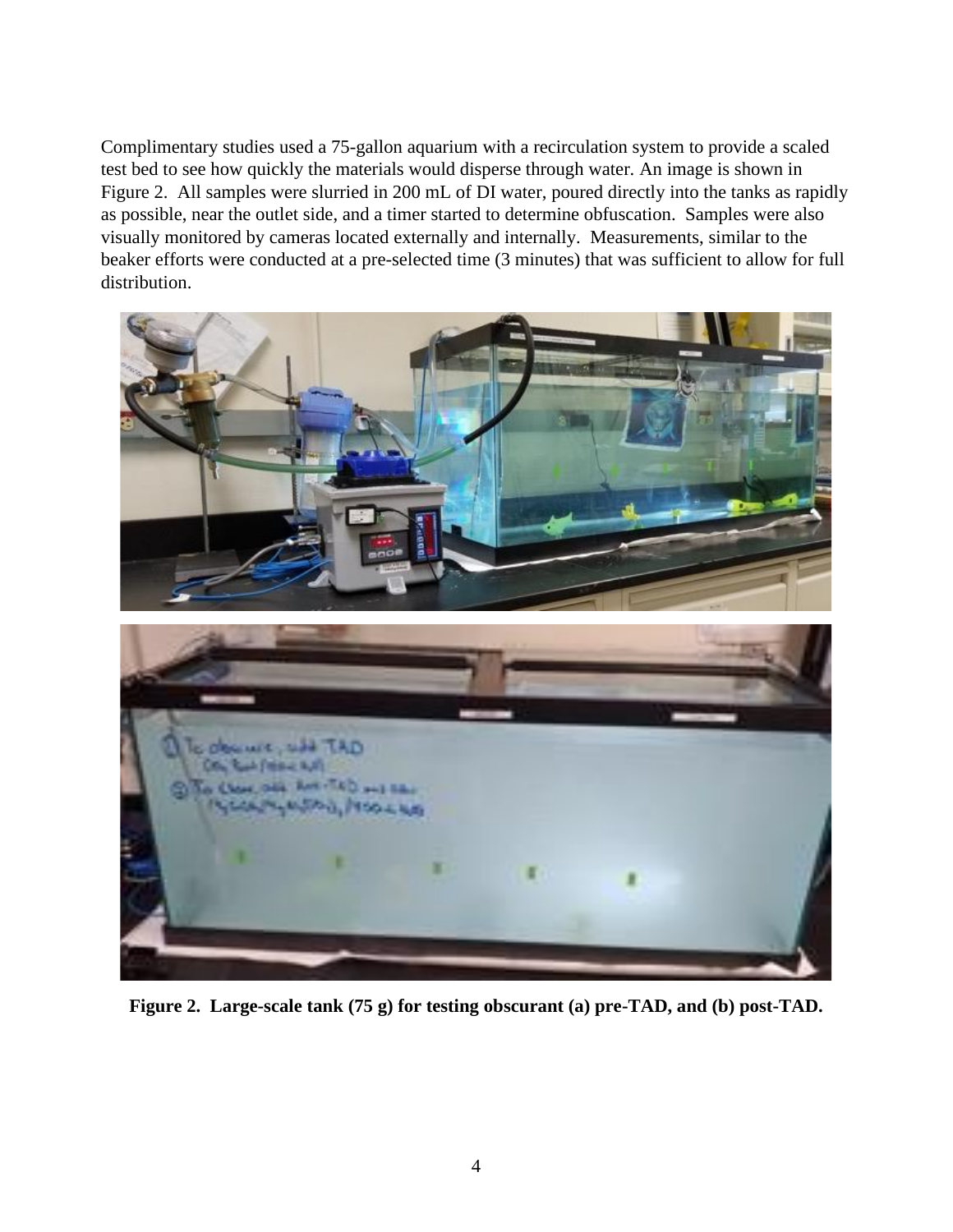Attempts to remove TAD were successfully realized with the addition of anti-TAD, which formed a precipitate that could be filtered out or vacuumed out from the bottom of the pool. This process took 48-72 hours to reach a completely clear pool.

# **Other Considerations and Tests**

Because the obscurant would be used in a high radiation environment, another consideration investigated was the effect of radiation on the obscurant. To test this, the team prepared samples of several potential candidate solutions and exposed them to cobalt-60 sources at SNL's Gamma Irradiation Facility (GIF). In these tests, several of the obscurants broke down in the radiation environment. For example, the R6G shown in Figure 3. (i) shows the loss of color imparted by gamma radiation. The TAD sample (Figure 3. (ii)) appeared to be one of the most stable and was selected as the obscurant that best met all the requirements. The darkening of the glass in both Figure 3. C images is associated with the reduction of iron in the glass upon exposure and not a reflection of any obscurant decompositions.



(ii) TAD

Α

B

C



**Figure 3. Images of the (i) R6G and (ii) TAD sample (A) near the edge of pool, (b) 0 minutes, and (c) exposure to cobalt-60 sources (R6G, 10 minutes; TAD, 360 minutes).**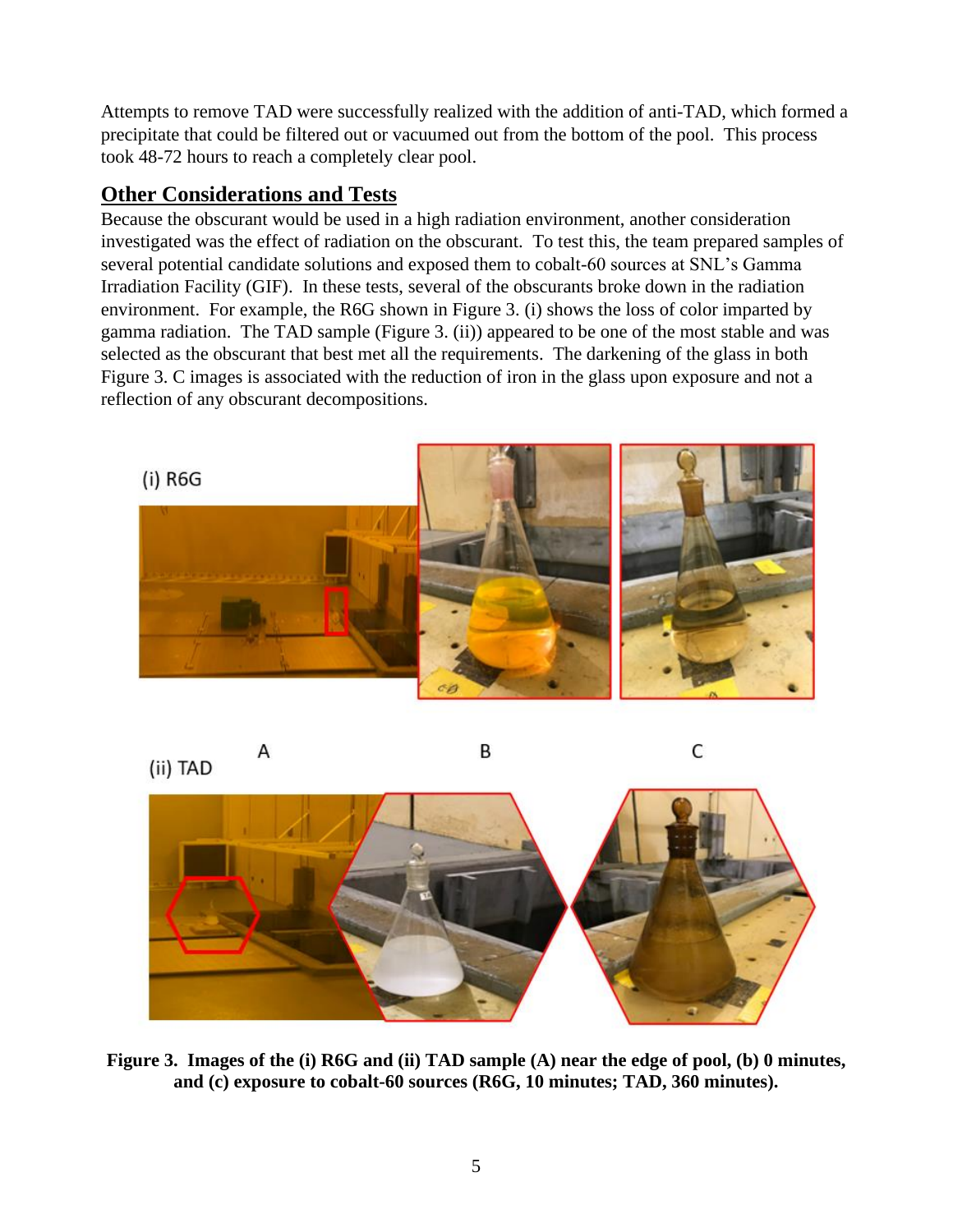Early feedback from industry partners indicated that the potential of the obscurant accelerating corrosion of the sources was of concern, so SNL undertook a study to look at potential corrosion effects. For this study, representative stainless-steel samples from inert sources were placed in beakers with the specific obscurants noted above. Figure 4 shows the various results.



**Figure 4. Select optical images of pencil slugs for: (a) TAD, (b) CBOD, (c) COW, (d) DEA, (e) HCl, and (f) DI water at hours listed.**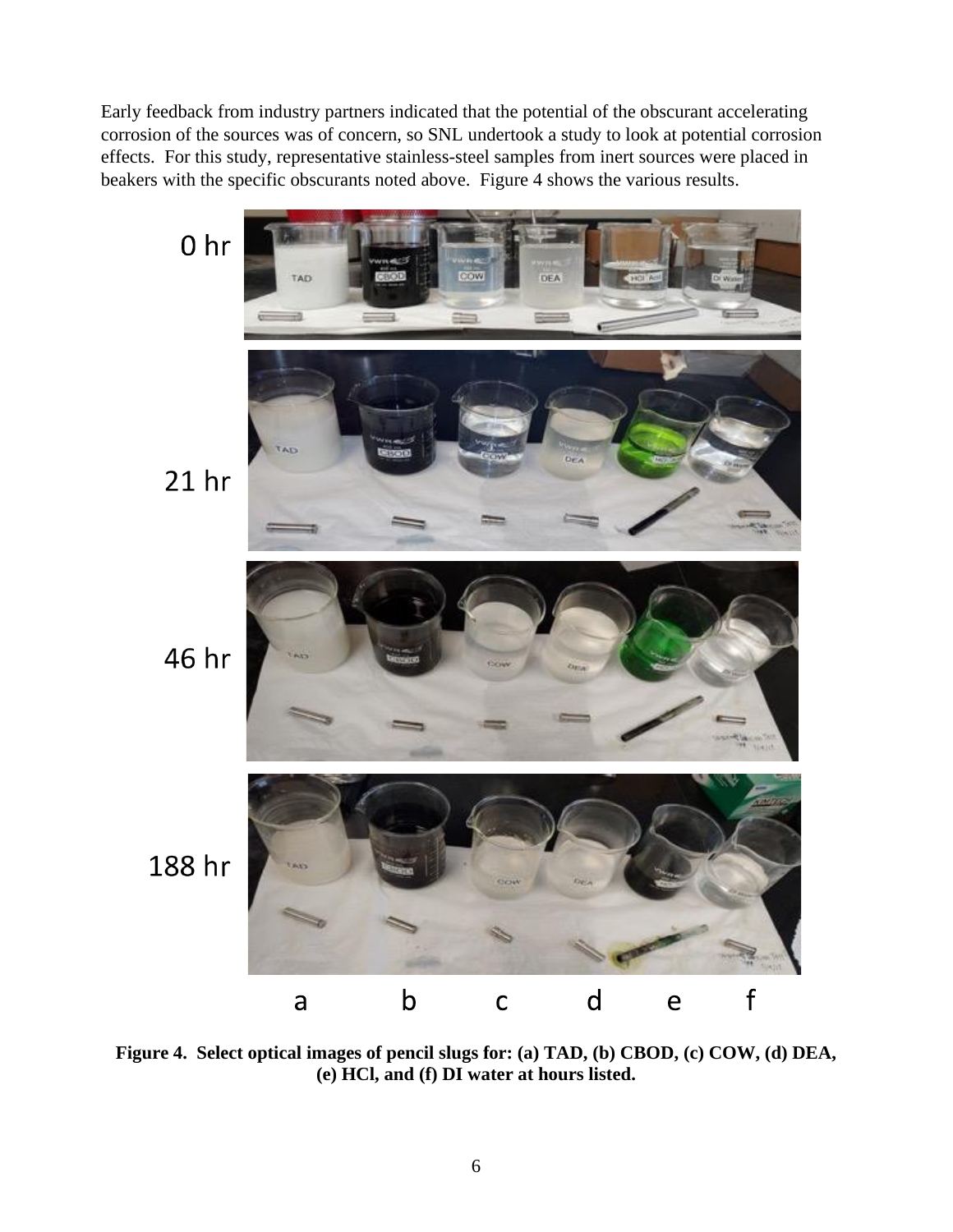Inspection of the slugs were made and no differences concerning the surface were observed. Using hydrochloric acid (HCl) and water samples as a baseline, corrosion pit-marks were noted. Optical images were not recorded due to the lack of noted changes. The serial numbers on the rods were easily observed for all obscurants.

From these studies, TAD became the obscurant of choice as it met all criteria listed above. Further studies focused on the next scale of testing chamber, a 1000 gallon plastic tank. In order to do this effectively, the team developed an obscurant dispersal system (ODS) that could be used to quickly release the obscurant into a full-size pool. Key requirements considered during the design of the system included keeping the systems cost low, using commercially available parts, keeping the maintenance required low, and ensuring that it would be easy to integrate into both existing and new construction facilities. A series of tests were performed in a 1000 gallon tank to ensure the ODS system would work as intended, as well as to perform a final water quality analysis prior to attempting a full-scale test.

Tests showed that the ODS worked with full dispersion in the plastic tank occurring within 10 seconds. The tank remained obscured for the next two weeks. Attempts to use the anti-TAD were not successful possibly due to the use of the system in an outdoors setup and the use of tap water versus DI water used for the aquarium tests.



**Figure 5. Image of 1000 gallon tank: (a) time zero (filled with water), (b) time 2 seconds (first dispersion), and (c) 10 seconds (full dispersion).**

## **Full-Scale Testing**

The most recent test series for this project involved performing a full-scale test of the obscurant system in a pool representative of an irradiator pool. These tests were performed at SNL's GIF in an auxiliary pool (length x width x height, in feet: approximately 10 x 15 x 25) used for tests not involving live sources. A rack filled with inert sources was installed in the pool using an anchor made of several I-beams at the bottom of the pool and a gantry rack to secure the guide cables and allow the rack to be raised and lowered. The ODS system used in the 1000 gallon tank experiments was installed with piping with an outlet placed below the rack. Two test setups were evaluated prior to the use of the obscurant: (1) baseline and (2) bubbles, followed by a series of three obscurant tests with different tools.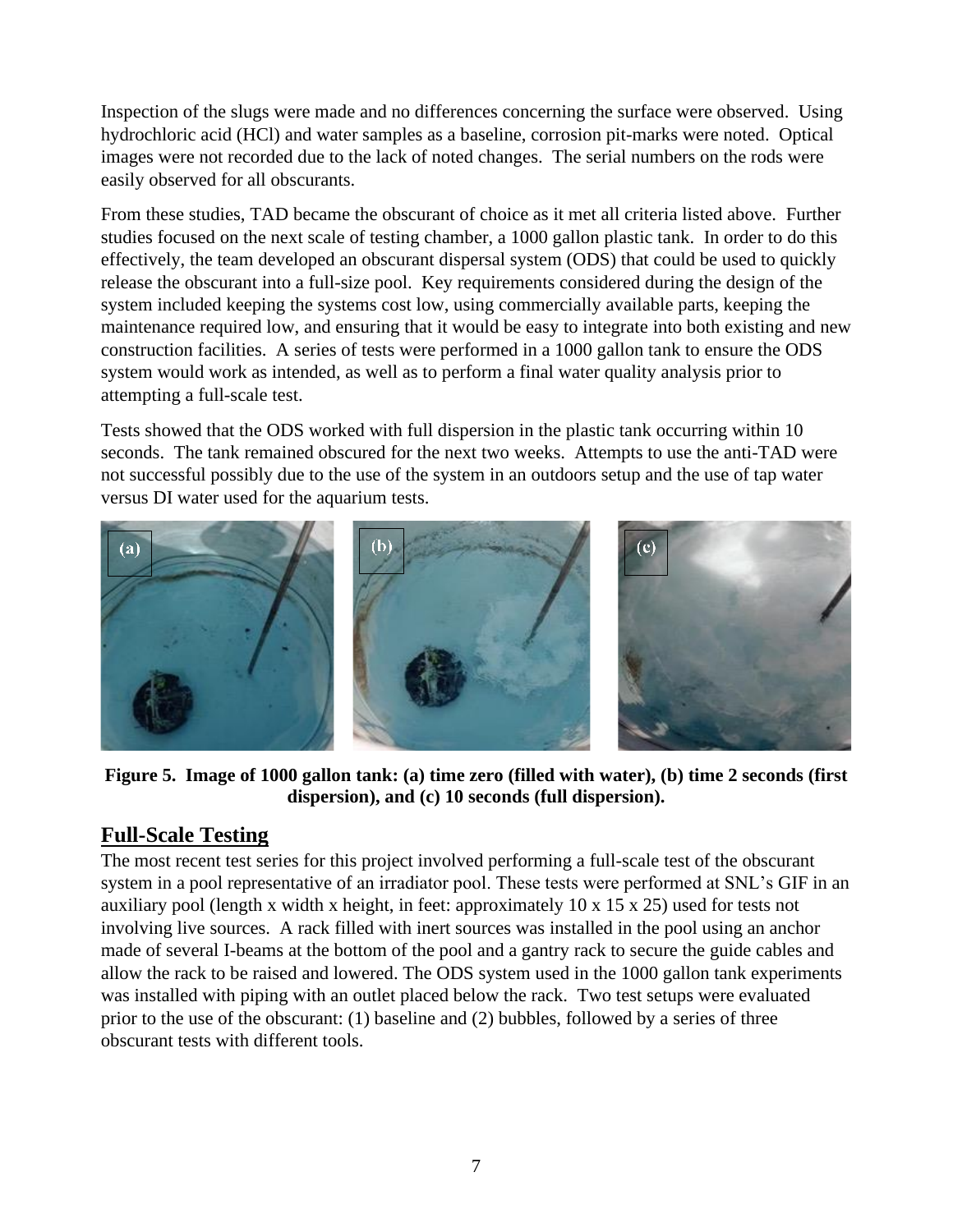The first set of tests allowed our attack team to perform several tests on the rack without the obscurant system active in order to practice with the tools and to develop a baseline time to compare to the results with obscurants.

The second set of tests involved pumping only air through the ODS (i.e., bubble machine). This creates bubbles underwater which could act as an obscurant. This test took the team two to three times longer than the shortest baseline time. As mentioned, the ODS only had a single outlet, this resulted in large bubbles being released from a single point. If further testing is performed using this system, using a series of smaller outlets would provide a higher concentration of smaller bubbles which would be expected to obscure vision more. The benefit of this system is that little to no foreign material is introduced into the pool, allowing the system to fully recover by simply turning the air supply off. (Any obscurant systems carries the risk of an adversary disabling the system prior to activation; but unlike the other obscurants tested, a bubble system is more easily defeated once deployed. These are scenarios not explored in this testing.) Figure 6 shows the view at the surface of the pool with the bubble machine active.



**Figure 6. Surface view of pool with bubble machine active**

The third set of full-scale tests explored dispersing TAD into the pool using the ODS. Because of the volume of water in the pool and the time needed to clarify it, only one test was performed where the obscurant was released to see how quickly it spread. For this test, the release valve was opened as the attack team's tools entered the water. This is representative of several of the sensor systems that we are investigating to use with the obscurant system. Once the valve was opened, a plume of white began to rise from the bottom of the pool partially obscuring the rack. Once the tanks were empty of TAD, the system continued to pump air for a total time of 90 seconds. The bubbles caused the plume to quickly mix throughout the pool, fully blocking the view of all the cameras that were placed to monitor the test. With the obscurant in the water, the attack team was unable to make any progress towards removing a source from the rack. Figure 7 shows the view of the surface of the pool after obscurant mixing and while still pumping air through the system.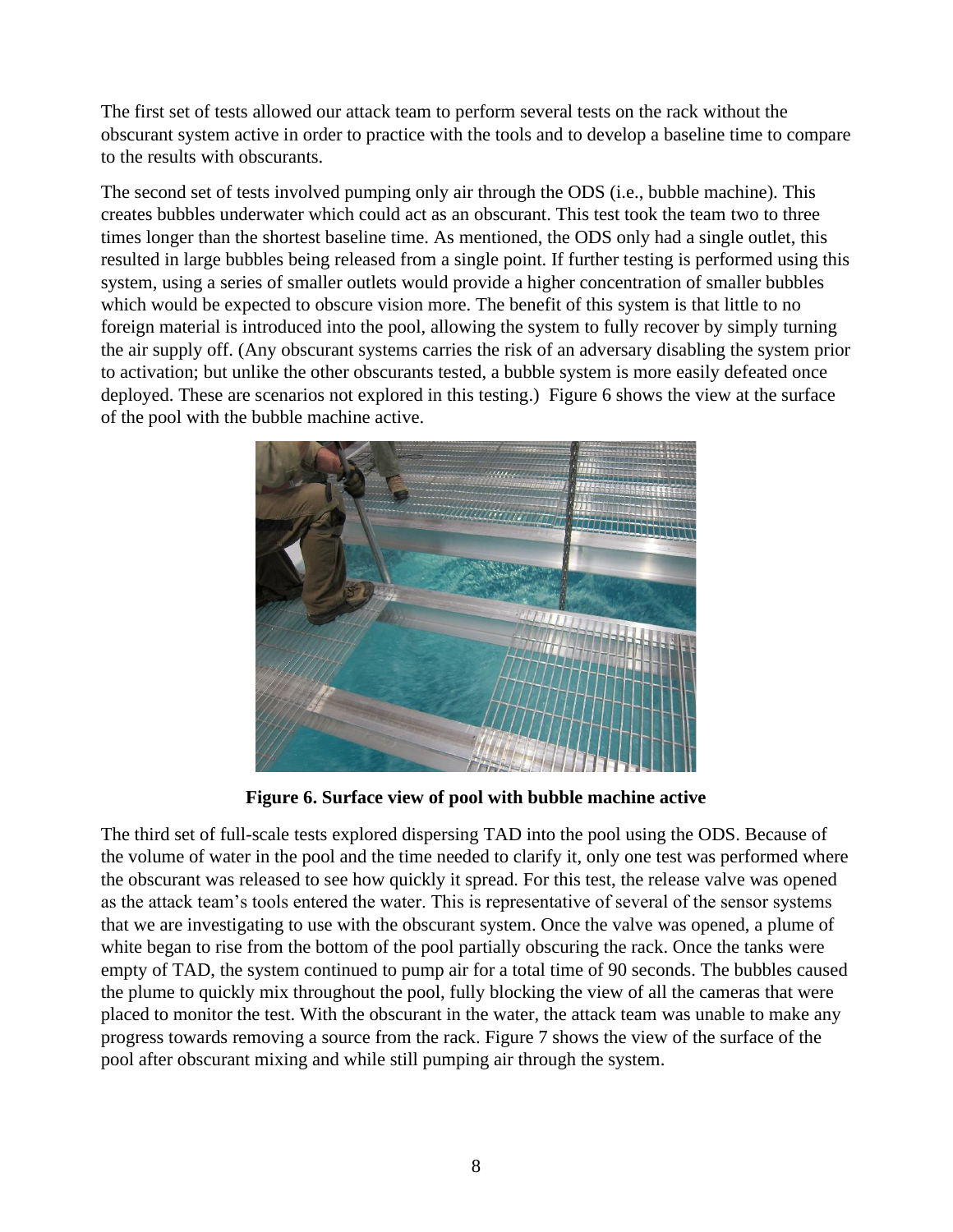

**Figure 7. Surface view of pool with obscurant and air system active**

After the first test, the team was then allowed to use a camera used for system maintenance and reloading operations to see if it would allow them to make more progress. The camera was able to get a good view of the rack from approximately six inches away. At this distance, the assault team succeeded at removing a surrogate source, but it still took approximately five times longer than baseline. While this was successful, the camera may not survive long enough to complete the attack depending on how resistant to radiation the camera is, and the activity of the sources in the rack.

The final portion of the full-scale test was to investigate methods of removing the TAD after it has been released into the pool. A mixture of chemicals intended to precipitate the TAD out of the pool (anti-TAD), allowing it to be vacuumed off the bottom of the pool, was added. After approximately five days, there was no significant reduction in the visibility into the pool, as determined by visual inspection only. Before and after images can be seen in Figure 8, with little to no difference in the clarity of the pool. This was an unexpected result, and the team is pursuing potential reasons why, as well as looking into alternative methods for clarifying the water. One potential cause is that due to the volume of water and the timeline of the test, tap water was used in the pool rather than DIwater and higher concentrations of elements in tap water, such as high levels of calcium, may have interfered. A white precipitate was observed forming over the time frame which proved by X-ray fluorescence studies to be calcium-rich. This implies the anti-TAD is functioning, and even small amounts of suspended TAD may make it difficult to see the source. Future work will focus on more complete removal of the suspended TAD through alternate precipitating agents or an external filtration system will be evaluated.